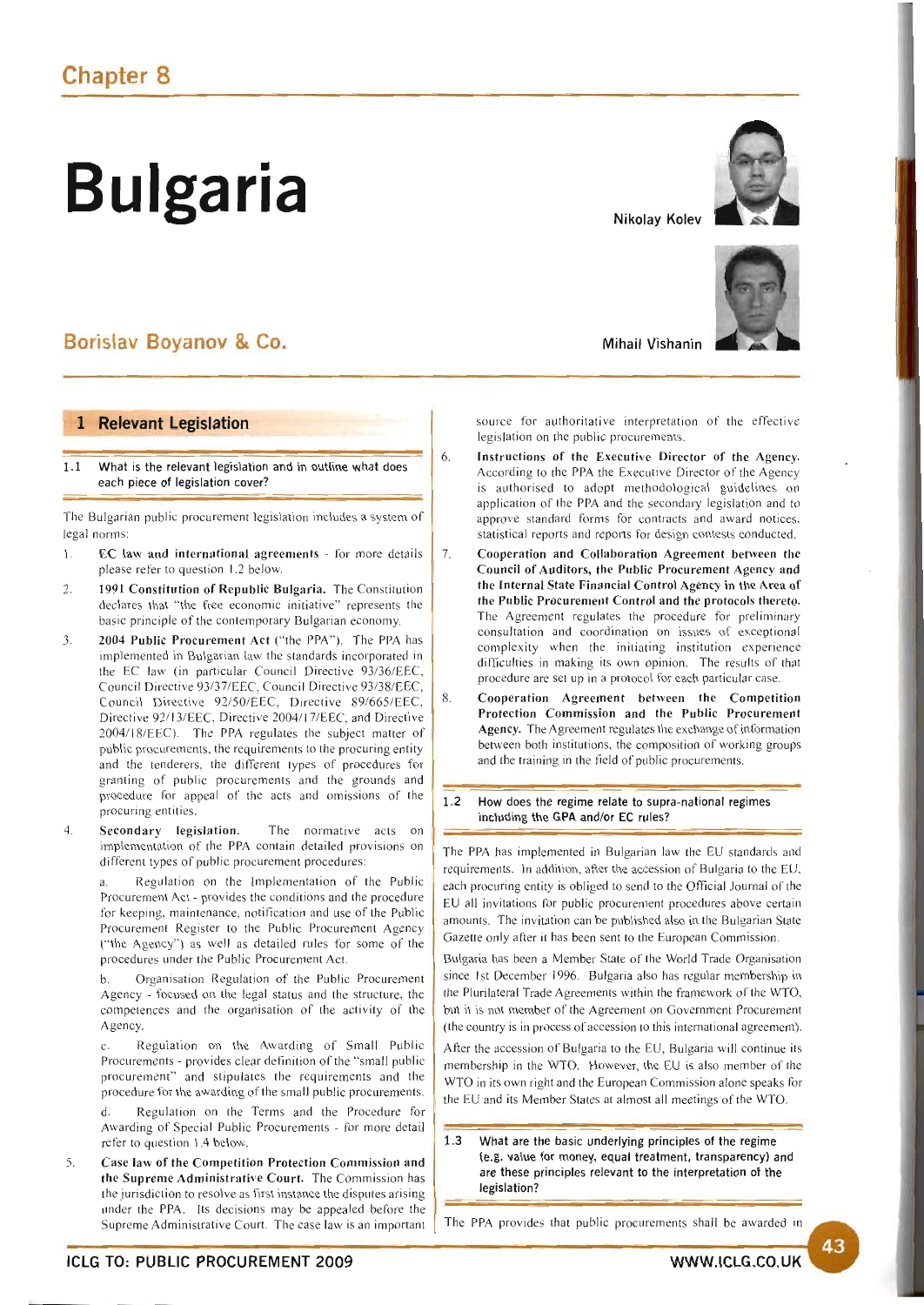accordance with the principles of public openness and transparency, free and fair competition and equality and non-discrimination. The general function of these basic principles is to achieve an increased efficiency in using public funds and to provide a primary guarantee for the implementation of the public procurement law. As outlined in the public procurement case law these general principles form important guiding criteria for interpretation and implementation of the formal requirements of the public procurement procedures and awarding of the public procurements.

### 1.4 Are there special rules in relation to military equipment?

The PPA shall not be applicable to public procurements associated with national defence or national security and public procurements which are a subject of classified information constituting a state secret. Such public procurements are regulated by a special normative act - the Regulation on Granting of Special Public Procurements ("the RGSPP"). The RGSPP contains detailed provisions about the special public procurement procedure which includes a preliminary stage related to the granting of access to classified information.

# **2 Application of the Law to Entities and Contracts**

2.1 Which public entities are covered by the law and is it possible to obtain a ruling on this issue?

According to the PPA contracting entities shall be:

- bodies of State power, the President, the Bulgarian National Bank, as well as other state institutions established by a statutory act;
- 2. the Bulgarian diplomatic missions and the consular posts abroad, as well as the Bulgarian permanent missions to the international organisations;
- 3. public organisations. This term covers any legal person which, regardless of its commercial or industrial character, is established for the specific purpose of meeting needs in the public interest and which fulfils any of the following conditions:

more than half of its income for the preceding year is financed by the State budget, by the budgets of the Bulgarian National Bank, public social insurance or the National Health Insurance Fund, by the municipal budgets, or by any contracting authorities under point  $1$  or  $3$  or by another public organisation;

• morc than half of the members of the management or supervisory body thereof are appointed by any contracting authorities under point  $1$  or  $3$  or by another public organisation;

is subject to management supervision on the part of any contracting authorities under point  $\vert$  or  $\vert$  or by another public organisation; management supervision shall be presumed when a person can exert, in any way whatsoever, a dominant influence on the activity of another person; and/or

any medical-treatment facility, which is a commercial corporation and more than 30 per cent of the income whereof for the preceding year is for the account of the State budget and/or a municipal budget, and/or the budget of the National Health Insurance Fund.

- 4. the combinations formed by entities/state bodies referred to in point  $1$  or  $3$ ;
- 5. the public organisations and any combinations thereof carrying out activities relating to natural gas, heat or

electricity, water supply activities, public transport services, universal postal services; and

6. the merchants and other persons which are not public organisations carrying out one or several of the activities mentioned in point 5 above on the basis of special or exclusive rights.

#### 2.2 Which private entities are covered by the law and is it possible to obtain a ruling on this issue?

Any Bulgarian or foreign natural or legal person, as well as any combination/joint venture of such persons, may be a candidate or tenderer in a public procurement procedure. The PPA contains detailed rules for the requirements to the legal, financial and technical status to be met by the candidates and the documents and information to be presented by each candidate.

### 2.3 Which types of contracts are covered?

The PPA regulates three different types of contracts: supply of goods contracts; services contracts; and construction works contracts. In addition, the PPA contains also special rules about the procedure for granting of public procurements in the filed of natural gas supply, heat supply, electricity supply, water supply, public transport services, universal postal services.

#### 2.4 Are there threshold values for determining individual contract coverage?

The procedures under the PPA shall apply mandatorily upon award of public procurements which have the following values (VAT excluded):

- 1. construction works contracts: not less than BGN 1,800,000 and, where the place of performance is outside Bulgaria, not less than BGN 5,000,000;
- 2. supply contracts: not less than BGN 150,000 and, and, where the place of performance is outside Bulgaria, not less than BGN 250.000;
- 3. service contracts: not less than BGN 90,000 and, where the place of performance is outside Bulgaria, not less than BGN 250,000; and
- 4. design contest: not less than BGN 30,000.

Public procurements below these thresholds shall be "small public procurements" and shall be regulated by the Regulation on the Awarding of Small Public Procurements.

#### 2.5 Are there aggregation and/or anti-avoidance rules?

The PPA contains special rules concerning aggregation, which are intended to prevent avoidance by the use of a series of contracts which, individually, fall below the threshold values as well as special anti-avoidance rules (prohibiting direct avoidance schemes).

### 2.6 Are there special rules for concession contracts?

The general regime of the concession contract is not included in the PPA but in the 2006 Concessions Act. There are also certain special types of concessions regulated by various statutory acts - mining concession (1999 Underground Resources Act), mineral water concession (1999 Waters Act), etc.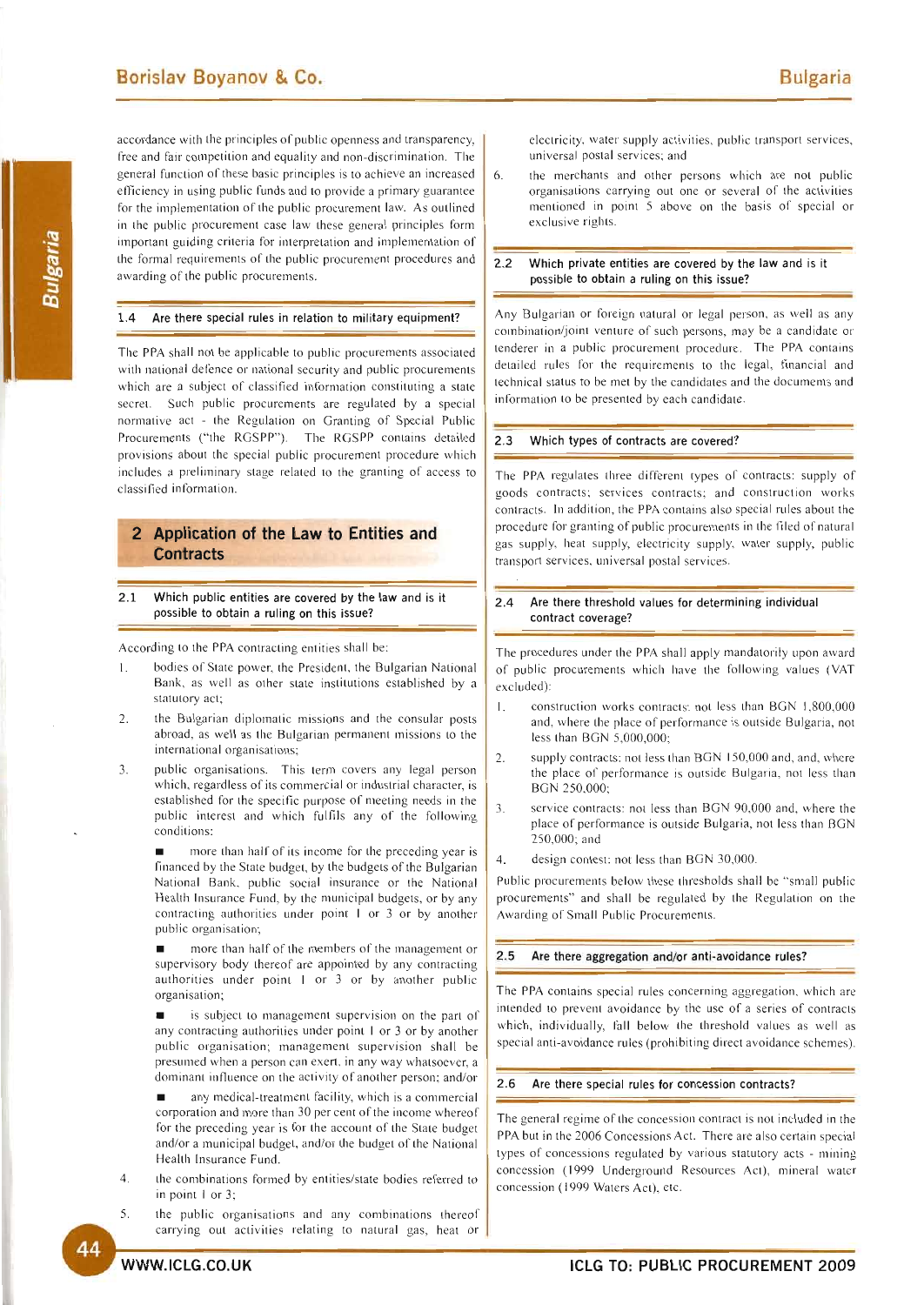Bulgaria

# **3 Procedures**

# 3.1 What procedures can be followed, how do they operate and is there a free choice amongst them?

The PPA provides for open procedure, restricted procedure. competitive dialogue procedure and negotiated procedure. The contracting authority is free to choose bctween the open and restricted procedurc unless there are grounds for application of competitivc dialogue procedure or direct negotiations procedure.

# 3.2 What are the rules on specifications?

Under the PPA the contracting authority shall define the technical specifications by reference to:

- 1. Bulgarian standards, which implement European standards, international standards, European technical approvals or common technical specifications, or other technical reference systems established by the European standardisation bodies, accompanying the said indication by the words "or equivalent";
- 2. Bulgarian standards, technical approvals or specifications, regarding design, method of calculation and execution of works, as well as use of materials, accompanying the said indication by the words "or equivalent" where standards referrcd to in point I do not exist;
- 3. performance characteristics or functional requirements, which must be sufficiently precise to determine the subject matter of the procurement; functional requirements may include environmental characteristics;
- 4. performance characteristics or functional requirements referring to the specifications under point 1 or 2, the conformity with which shall be presumed conformity with such performance characteristics or functional requirements; and
- 5. the specifications under point  $1$  or  $2$  for certain characteristics and the performance characteristics or functional requirements under point 3 for other cha racteristics.

#### 3.3 What are the rules on excluding tenderers?

The contracting authority shall exclude from participation in a public procurement procedure any candidate or tenderer who or which:

1. has been convicted by an effective sentence, unless rehabilitated, of:

(a) a criminal offence against the financial, tax or social security system, including money laundering, under Articles 253 to 260 of the Criminal Code ("the CC");

(b) bribery under Articles  $301$  to  $307$  of the CC;

(c) participation in an organised criminal group under Articles 321 and 321a of the CC;

a criminal offence against property under Articles 194 to 217 of the CC; or

(c) a criminal offence against the economy under Article 219-252 of the CC;

- 2. has been adjudicated bankrupt; or
- 3. is being wound up or is in any analogous situation arising from a similar procedure under national laws and regulations.

The contracting authority may exclude from participation in a public procurement procedure any candidate or tenderer who or which:

- I. is the subject of pending bankruptcy proceedings, or has made an out-of-court arrangement with the creditors thereof within the meaning given by Article 740 of the Commerce Act or, in case the candidate or tenderer is a foreign person, is in any analogous situation arising from a similar procedure under national laws and regulations, including where the atfairs thereof are being administered by the court, or the candidate or tenderer has suspended the business activities thereof;
- 2. has been disqualified from practising a specific profession or activity according to the legislation of the State where the violation has been committed; or
- 3. incurs any pecuniary obligations to the State or to a municipality within the meaning given by Article 162 (2) of the Bulgarian Tax and Social-Insurance Procedure Code, established by an effective act of a competent authority, save as to where a rescheduling or deferral of the said obligations has been allowed. or any pecuniary obligations related to the payment of social insurance contributions or taxes according to the legal standards of the State in which the candidate or tenderer is established.

In addition, any candidates or tenderers, whereof any member of a management or supervisory body or any interim holder of such office is a person connected, within the meaning given by  $\S$  1 of the Civil Servants Act, with the contracting authority or with any holders of a position of responsibility at the organisation of the said contracting authority, may not participate in a public procurement procedure.

#### 3.4 What are the rules on short·listing tenderers?

The contracting authority shall appoint a commission consisting of at least three members to assess the tender offers and rank the tenderers. The criteria for assessment to be used by the commission are to be specified in the public procurement announcement published in State Gazette and entered \vith the Public Procurcment Register to the Agency.

The restricted procedure, competitive dialogue procedure and ncgotiatcd procedure with publication of contract notice contain rules for preliminary qualification assessment procedure. The procedure is to be completed by the commission and its purpose is to determine the candidates who will be invited to submit tender offers.

# 3.5 What are the rules on awarding the contract?

The commission shall rank the tender offers on the basis of two criteria - the lowest price tendered and the most economically advantageous tender. On the basis of this ranking the contracting authority shall pass a resolution for awarding of the public procurement to the tenderer ranked in first place. In case the tenderer ranked in first place refuses to conclude the agreement the contracting authority may conclude the public procurement agreement with the second ranked tenderer.

# 3.6 What methods are available **for** joint procurements?

According to the PPA two or more of the contracting authorities as specified under question 2.1 (points  $1-3$ ) above may undertake and complete joint public procurement. In such case the PPA does not provide for any special substantive or procedural requirements and the joint public procurement shall be granted following the procedures as specified in question 3.1 above.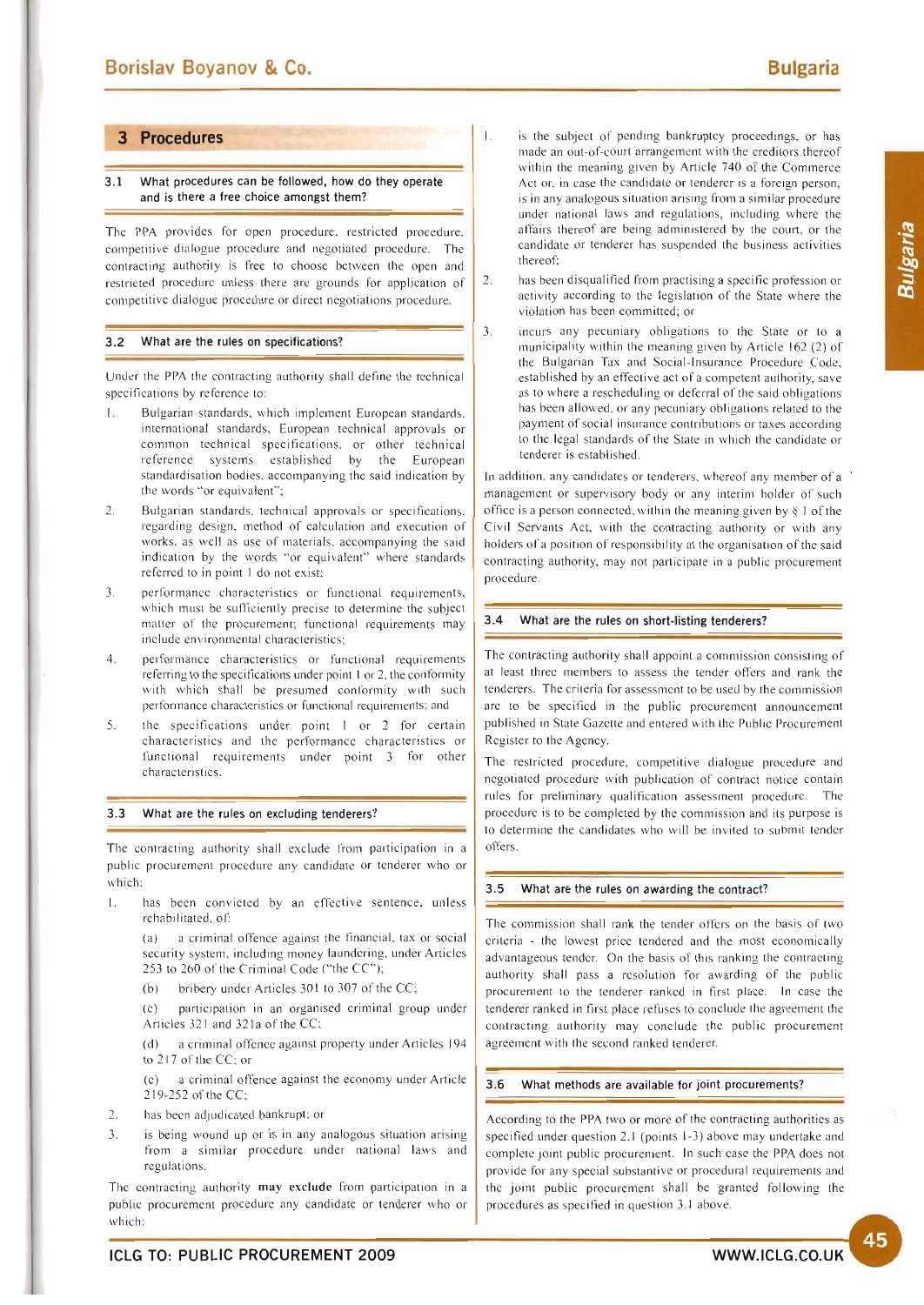#### 3.7 What are the rules on alternative bids?

The contracting authority may specify in the public procurement announcement that the tender offer may contain alternative bids. In such case all alternative bids have to meet the requirements as determined in the public procurement announcement. On the other side, all alternative bids shall be assessed and the respective tenderer shall participate in the final ranking with its highly ranked alternative bid.

# **4 Exclusions and Exemptions (including inhouse arrangements)**

4.1 What are the principal exclusions/exemptions and who determines their application?

The principal exemptions from the application of the public procurement regime as provided by PPA are the following:

- 1. construction concession contracts;
- 2. contracts of the contracting authorities under question 2.1 (points 5 and 6) which contracts are not connected with the activities relating to natural gas, heat or electricity, water supply activities, public transport services, or in connection with any such activities which contracts are performed in a third country and which does not in volve the use of a network or geographical area within an EU Member State;
- 3. any supply contracts concluded by a contracting authority under the preceding point for purposes of resale or hire of the subject of the contract to third parties, provided that the contracting authority enjoys no special or exclusive right to sell or hire the subject of such contracts and other entities are free to carry out the said activity under the same conditions;
- 4. any contracts for the supply of energy or of fuels for the production of energy, concluded by contracting authority under the preceding point carrying out an activity related to natural gas;
- 5. any contracts for the supply of water, concluded by contraeting authorities covered under the preceding point carrying out water supply activities;
- 6. any service, supplies or construction works contracts concluded by a contracting authority under the preceding point with a related undertaking provided that at least 80 per cent of the average annual turnover of the related undertaking with respect to services, supplies or construction works arising in Bulgaria for the preceding three years derives from the provision of such services, supplies or construction works to related undertakings. Under the PPA, related undertaking shall be any undertaking whereof the annual accounts are consolidated with those of the contracting authority, or over which the contracting authority may exercise, directly or indirectly, a dominant influence, or which may exercise a dominant influence over any contracting authority under question 2.1 (points 5 and 6) above, or which, in common with any contracting authority is subject to the dominant influence of another undertaking;
- 7. any supply, service or construction works contracts financed by more than 50 per cent by other States or by international or foreign organisations, where the provider of the financing has selected or has indicated the manner of selection of the supplier, contractor or service provider; and
- 8. any contracts of the National Health Insurance Fund for medicinal drugs under the Health Insurance Act.

# 4.2 How does the law apply to "in-house" arrangements, including contracts awarded within a single entity, within groups and between public bodies?

The public procurement regime shall not be applicable to the following public procurements:

- any contracts awarded by a joint venture, formed by a number of contracting authorities for the purpose of carrying out an activity relating to natural gas, heat or electricity, water supply activities, public transport services, or universal postal services, to any of the partners in the said joint venture;
- 2. any contracts awarded by a partner in a joint venture, formed by a number of contracting authorities for the purpose of carrying out an activity under the preceding item, to the said joint venture, provided that the said joint venture has been formed in order to carry out the activity concerned over a period of at least three years and that the instrument setting up the said joint venture stipulates that the contracting authorities which form it will be part thereof for the same period; or
- 3. any service contracts awarded by a contracting authority to another contracting authority referred to in question 2.1 (point I and 3) or to an association of such contracting authorities which enjoy exclusive rights to provide such services by vinue of statute. secondary legislation or an administrative act; the act conferring the exclusive rights shall be issued in compliance with the provisions of the EC Treaty

# **5 Remedies and Enforcement**

5.1 Does the legislation provide for remedies/enforcement and if so what is the general outline of this, including as to locus standi?

Any decision, action or omission by the contracting authority in a public procurement procedure until conclusion of the contract shall be appealable before the Commission for Protection of Competition ("the Commission"). The appeal may be filed by any interested party (i.e. any tenderer or any other party who may demonstrate sufficient connection to and harm from the decision, action or omission). The Commission is also authorised to impose interim measures (suspension of the public procurement procedure).

The decisions of the Commission are subject to appeal before the Supreme Administrative Court.

Once the contract has entered into force each interested party may bring an action for establishment of nullity of the contract, furthermore claiming compensation for damages sustained as a result of violations of the law upon the conduct of the public procurement procedure. The applicable procedure is regulated by the Civil Procedure Code and the claim shall be resolved by the civil courts.

# 5.2 Can remedies/enforcement be sought in other types of proceedings or applications outside the legislation?

Please refer to question 5.1 above.

The parties under the public procurement contract may also agree that all disputes under the contract shall be resolved by arbitration court under the rules of International Commercial Arbitration Act.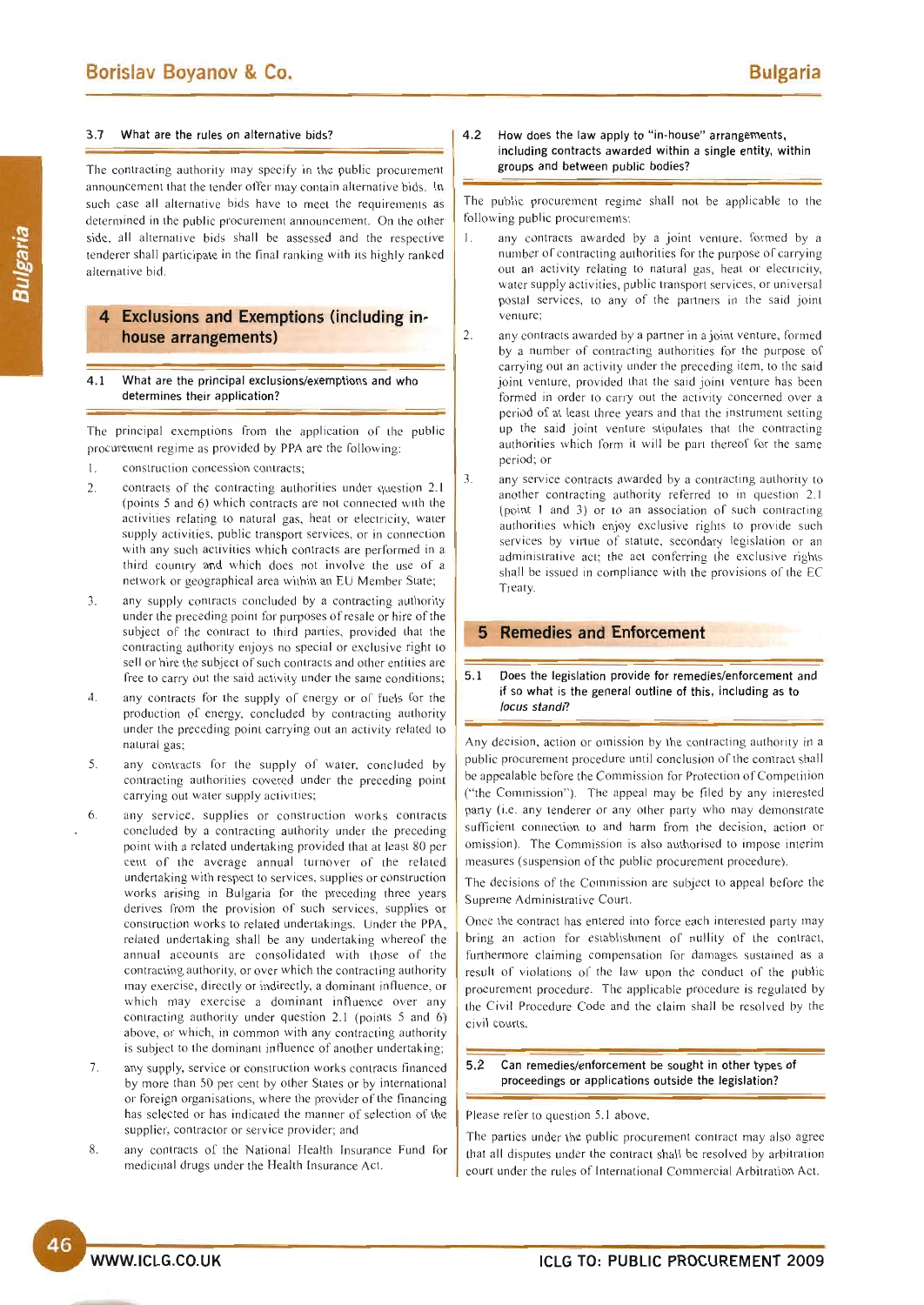5.3 Before which body or bodies can remedies/enforcement be sought?

Please refer to question 5.1 above.

#### 5.4 What are the legal and practical timing issues raised if a party wishes to make an application for remedies/enforcement?

The appeal to the Commission shall be submitted within 10 days as of the notice of the relevant decision or action or, if not notified, within 10 days after the date of learning thereof or after the date on which the time limit for performance of the relevant action expired.

The appeal to the Supreme Administrative Court against the decision of the Commission shall be filed within 14 days as of its serving to the parties.

The law does not specify term for filing of claim for nullity of the contract.

# 5.5 What remedies are available after contract signature?

Please refer to question 5.1 above.

# 5 .6 What is the likely timescale if an application for remedies/enforcement is made?

In practical terms, the timescale depends on the particular issues in dispute, the speed with which the Commission can hear the case and the remedy being sought. The Commission resolves on the interim measures within 5 days as of submission of the application.

# 5 .7 Is there a culture of enforcement either by public or private bodies?

There is no public body which has responsibility for enforcement of the public procurement rules in the Bulgaria. The Agency is engaged mainly with the maintenance of the Public Procurement Register. Private enforcement through the Commission is still relatively uncommon, particularly when compared with other EC iurisdictions.

# 5 .8 What are the leading examples of cases in which remedies/enforcement measures have been obtained?

Due to the continental law nature of the Bulgarian legal system statutory acts and secondary legislation are of the highest importance as sources of law in Bulgaria. The decisions of the Commission and courts are of limited or no significance in this regard - basically their legal effect is limited to the resolution of each particular dispute. Nevertheless, the interpretation of the PPA and the secondary legislation can be followed through the decisions of the Commission and courts so that the consecutive decisions restate and develop the conception of those institutions on the texts of the normative acts. Therefore, it is almost impossible to designate one or several cases as leading examples of obtaining remedies/enforcement measures.

However, speaking in general terms, the grounds for obtaining remedy or enforcement measures under most cases are certain material procedural violations committed by the contracting entities. For instance, the Commission had the chance to repeal a decision of the Centre for Emergency Medical Aid, Silistra. as a contracting entity, because the commission for reviewing and

assessment of the tender offers did not apply correctly the criteria for ranking thereof. The decision of the Commission was confirmed by the Supreme Administrative Court of Bulgaria.

# **6 Changes During a Procedure and After a Procedure**

# 6.1 Does the legislation govern changes to contract specifications, changes to the timetable, changes to contract conditions (including extensions) or changes to contract terms post-signature? If not, what are the underlying principles governing these issues?

The public procurement contract shall mandatorily include all proposals contained in the tender offer on the basis of which the respective tenderer has been selected as supplier, contractor or service provider. The parties to a public procurement contract may not amend and/or supplement its clauses. An amendment to the contract shall be admissible only in the following cases:

- 1. the time limits of the contract cannot be adhered to due to force majure circumstances; or
- 2. upon change of State-regulated prices or reduction of the agreed prices in the interest of the contracting authority.

# 6.2 In practice, how do purchasers and providers deal with these issues?

Given the subsidiary application of the general contract law the parties may use various contractual rules to deal with such issues (for instance, amendment of the contract by the court in case of such circumstances which the parties could not and were not obliged to foresee upon signing of the contract and the preservation of the contract is contrary to fairness and good faith).

# **Privatisations and PPPs**

# 7.1 Are there special rules in relation to privatisations and what are the principal issues that arise in relation to them?

The legislation on public procurements does not contain any special rules in relation to the privatisation. One should review the transactions as a whole so as to determine whether there is a procurement of goods, works and services pursuant to the public procurements legislation. In the event the answer is in the affirmative the transactions falls within the scope of the normative acts on public procurements in the same way as any other contract.

# 7.2 Are there special rules in relation to PPPs and what are the principal issues that arise in relation to them?

The normative acts on public procurements do not contain any special rules on PPPs. If a PPP agreement is a ground for a procurement of goods, works and services and is above the relevant threshold value it falls within the scope of the public procurement normative acts in the same way as any other contract.

Nevertlleless, the procedures provided by the public procurements legislation that include direct negotiation with the tenderers and the competitive dialogue procedure are infiltrated by elements of the principles for nominating a partner in PPP arrangements.